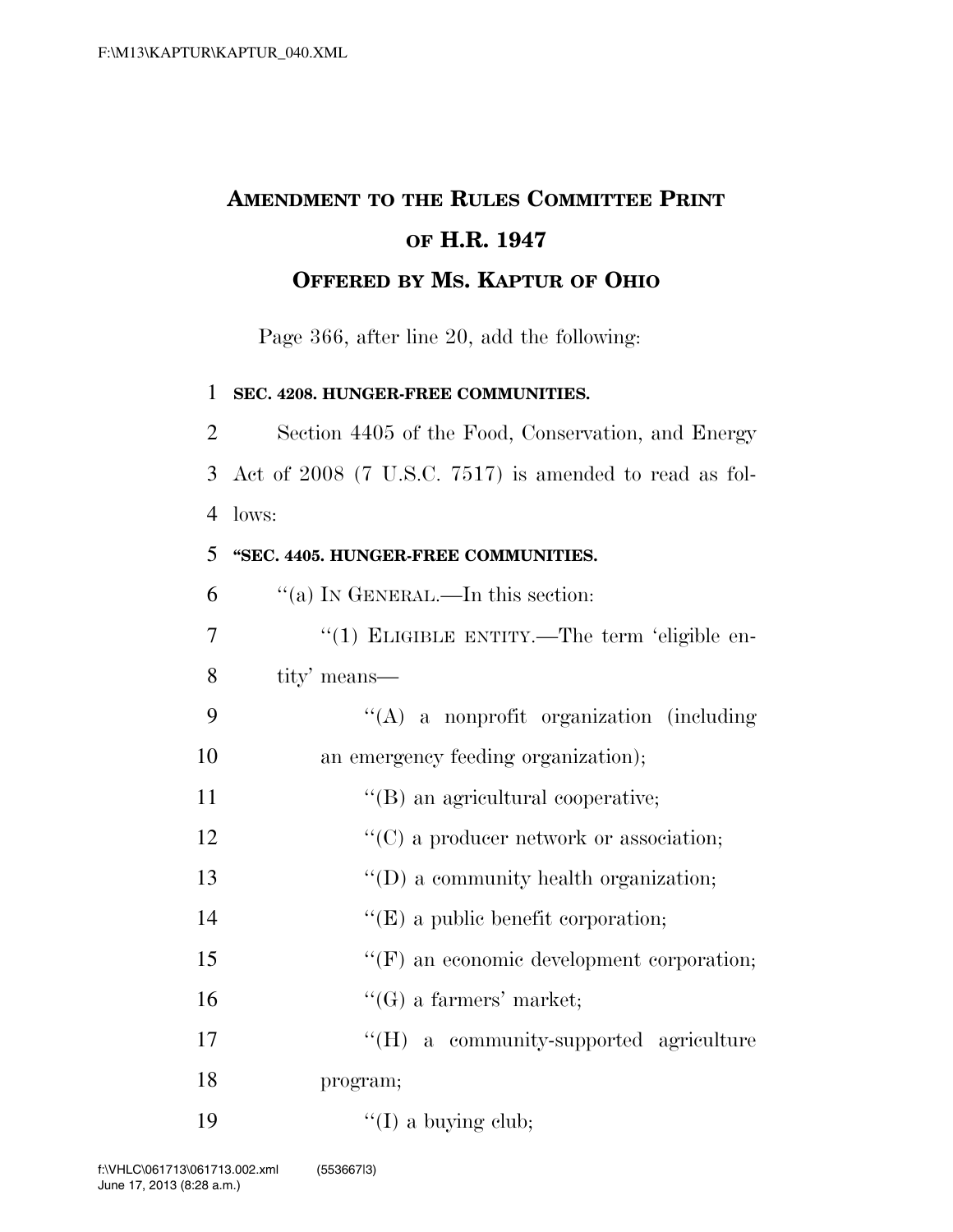| $\mathbf{1}$   | $\lq\lq$ a retail food store participating in the  |
|----------------|----------------------------------------------------|
| $\overline{2}$ | supplemental nutrition assistance program;         |
| 3              | "(K) a State, local, or tribal agency; and         |
| $\overline{4}$ | $\lq\lq$ . The secretary des-                      |
| 5              | <i>ignates.</i>                                    |
| 6              | "(2) EMERGENCY FEEDING ORGANIZATION.-              |
| 7              | The term 'emergency feeding organization' has the  |
| 8              | meaning given the term in section 201A of the      |
| 9              | Emergency Food Assistance Act of 1983 (7 U.S.C.    |
| 10             | 7501).                                             |
| 11             | $``(3)$ SUPPLEMENTAL NUTRITION ASSISTANCE          |
| 12             | PROGRAM.—The term 'supplemental nutrition assist-  |
| 13             | ance program' means the supplemental nutrition as- |
| 14             | sistance program established under the Food and    |
| 15             | Nutrition Act of 2008 (7 U.S.C. 2011 et seq.).     |
| 16             | "(b) HUNGER-FREE COMMUNITIES INCENTIVE             |
| 17             | GRANTS.                                            |
| 18             | $``(1)$ AUTHORIZATION.—                            |
| 19             | "(A) IN GENERAL.—In each of the years              |
| 20             | specified in subsection (c), the Secretary shall   |
| 21             | make grants to eligible entities in accordance     |
| 22             | with paragraph $(2)$ .                             |
| 23             | FEDERAL SHARE.—The<br>$\lq\lq (B)$<br>Federal      |
| 24             | share of the cost of carrying out an activity      |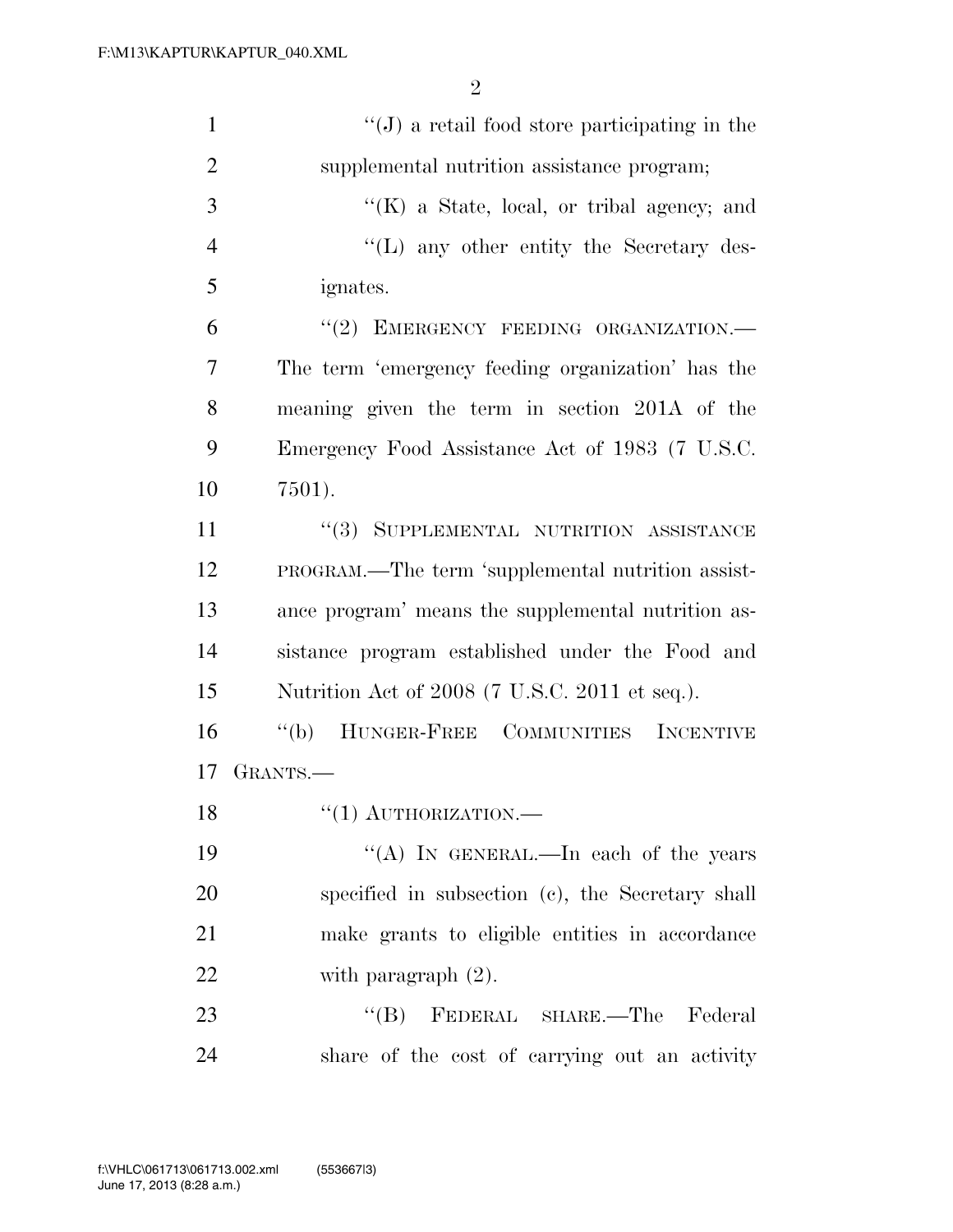| $\mathbf{1}$   | under this subsection shall not exceed 50 per-   |
|----------------|--------------------------------------------------|
| $\overline{2}$ | cent of the total cost of the activity.          |
| 3              | $\lq\lq$ <sup>(C)</sup> NON-FEDERAL SHARE.—      |
| $\overline{4}$ | "(i) IN GENERAL.—The non-Federal                 |
| 5              | share of the cost of an activity under this      |
| 6              | subsection may be provided—                      |
| 7              | $\lq\lq$ (I) in eash or in-kind contribu-        |
| 8              | tions as determined by the Secretary,            |
| 9              | including facilities, equipment, or              |
| 10             | services; and                                    |
| 11             | "(II) by a State or local govern-                |
| 12             | ment or a private source.                        |
| 13             | "(ii) LIMITATION.—In the case of a               |
| 14             | for-profit entity, the non-Federal share de-     |
| 15             | scribed in clause (i) shall not include serv-    |
| 16             | ices of an employee, including salaries paid     |
| 17             | or expenses covered by the employer.             |
| 18             | $(2)$ CRITERIA.                                  |
| 19             | "(A) IN GENERAL.—For purposes of this            |
| 20             | subsection, an eligible entity is a governmental |
| 21             | agency or nonprofit organization that—           |
| 22             | "(i) meets the application criteria set          |
| 23             | forth by the Secretary; and                      |
| 24             | "(ii) proposes a project that, at a              |
| 25             | $minimum-$                                       |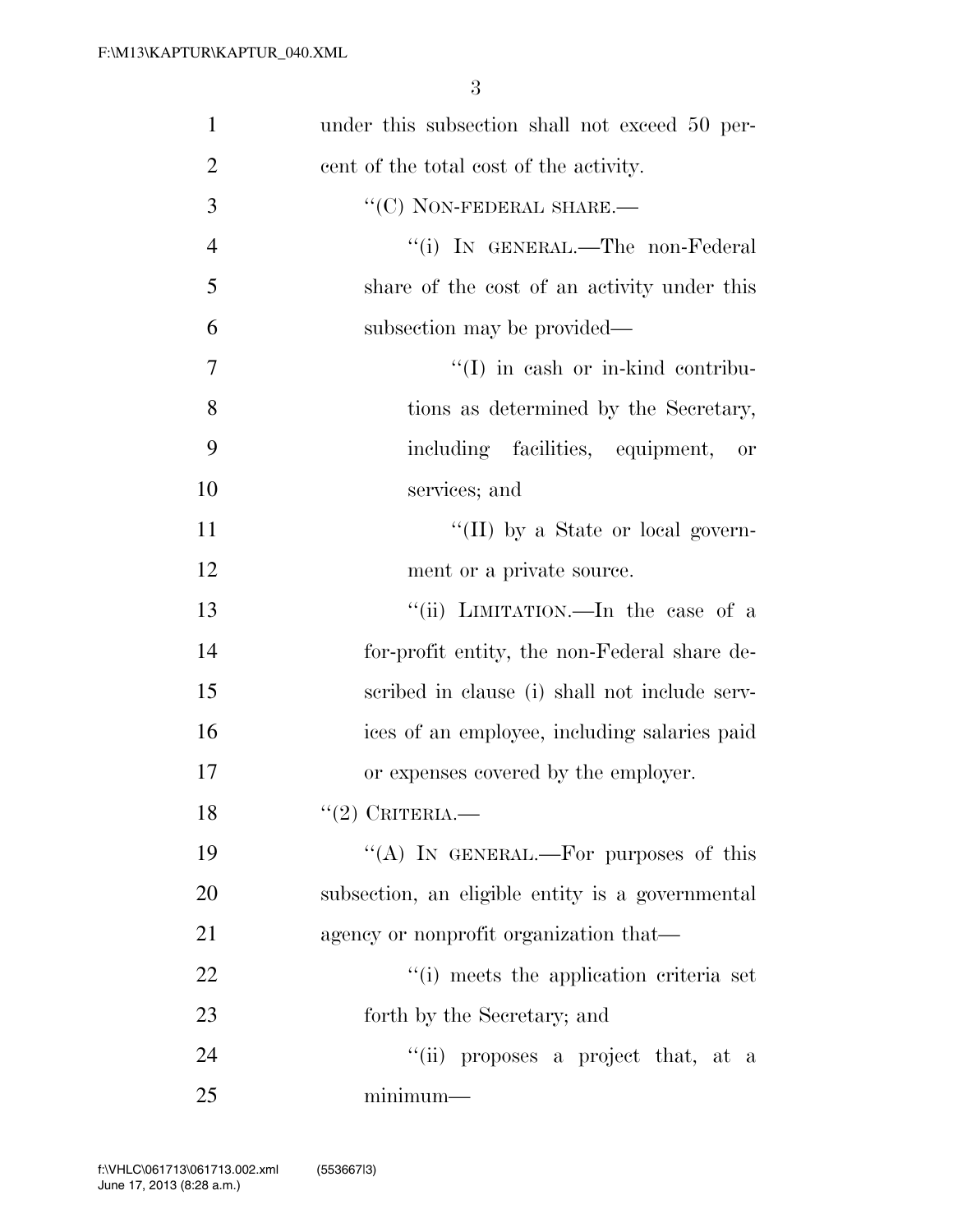| $\mathbf{1}$   | $\lq\lq$ (I) has the support of the State   |
|----------------|---------------------------------------------|
| $\overline{2}$ | agency;                                     |
| $\mathfrak{Z}$ | $\lq\lq$ (II) would increase the purchase   |
| $\overline{4}$ | of fruits and vegetables by low-income      |
| 5              | consumers participating in the supple-      |
| 6              | mental nutrition assistance program         |
| 7              | by providing incentives at the point of     |
| 8              | purchase;                                   |
| 9              | "(III) agrees to participate in the         |
| 10             | evaluation described in paragraph (4);      |
| 11             | $\lq\lq (IV)$ ensures that the<br>same      |
| 12             | terms and conditions apply to pur-          |
| 13             | chases made by individuals with bene-       |
| 14             | fits issued under this Act and incen-       |
| 15             | tives provided for in this subsection as    |
| 16             | apply to purchases made by individ-         |
| 17             | uals who are not members of house-          |
| 18             | holds receiving benefits, such as pro-      |
| 19             | vided for in section $278.2(b)$ of title 7, |
| 20             | Code of Federal Regulations (or a           |
| 21             | successor regulation); and                  |
| 22             | $``(V)$ includes effective and effi-        |
| 23             | cient technologies for benefit redemp-      |
| 24             | tion systems that may be replicated in      |
| 25             | other for States and communities.           |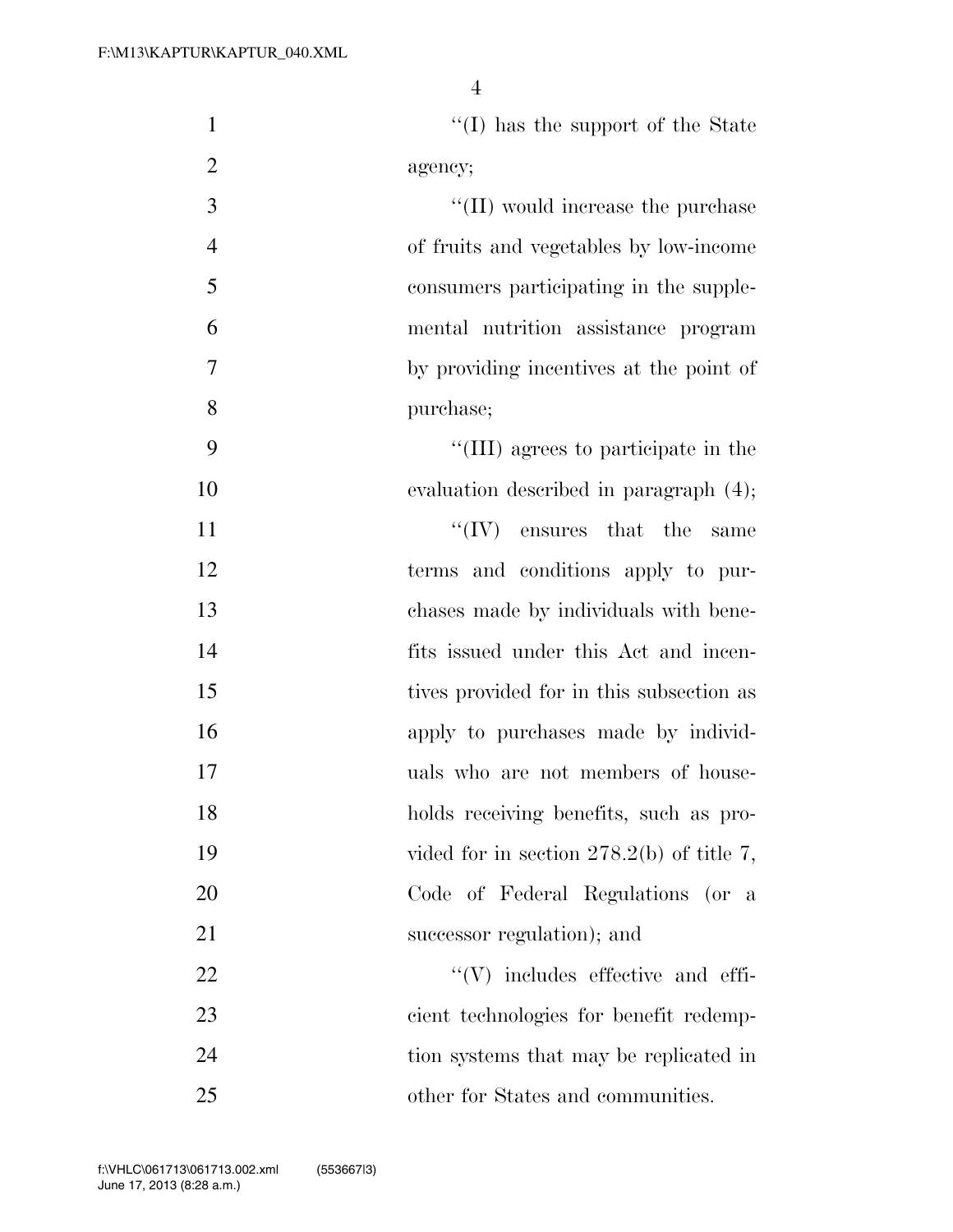| $\mathbf{1}$   | "(B) PRIORITY.—In awarding grants                 |
|----------------|---------------------------------------------------|
| $\overline{2}$ | under this section, the Secretary shall give pri- |
| 3              | ority to projects that—                           |
| $\overline{4}$ | $``(i)$ maximize the share of funds used          |
| 5              | for direct incentives to participants;            |
| 6              | "(ii) use direct-to-consumer sales mar-           |
| 7              | keting;                                           |
| 8              | "(iii) demonstrate a track record of              |
| 9              | designing and implementing successful nu-         |
| 10             | trition incentive programs that connect           |
| 11             | low-income consumers and agricultural             |
| 12             | producers;                                        |
| 13             | "(iv) provide locally or regionally pro-          |
| 14             | duced fruits and vegetables;                      |
| 15             | $f'(v)$ are located in underserved com-           |
| 16             | munities; or                                      |
| 17             | "(vi) address other criteria as estab-            |
| 18             | lished by the Secretary.                          |
| 19             | $``(3)$ APPLICABILITY.—                           |
| 20             | "(A) IN GENERAL.—The value of any ben-            |
| 21             | efit provided to a participant in any activity    |
| 22             | funded under this subsection shall not be con-    |
| 23             | sidered income or resources for any purpose       |
| 24             | under any Federal, State, or local law.           |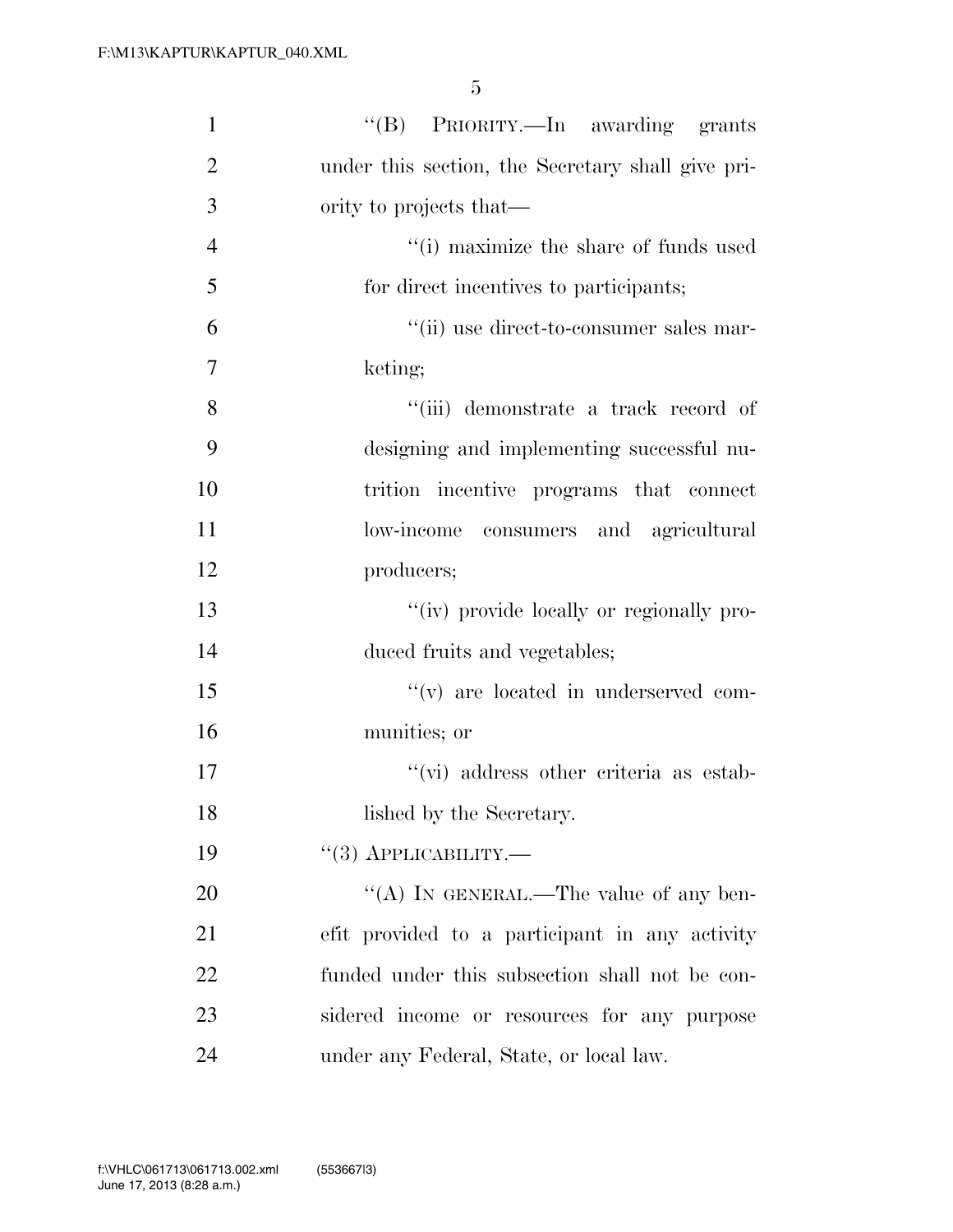| $\mathbf{1}$   | "(B) PROHIBITION ON COLLECTION OF                 |
|----------------|---------------------------------------------------|
| $\overline{2}$ | SALES TAXES.—Each State shall ensure that no      |
| 3              | State or local tax is collected on a purchase of  |
| $\overline{4}$ | food under this subsection.                       |
| 5              | "(C) NO LIMITATION ON BENEFITS.- A                |
| 6              | grant made available under this subsection shall  |
| 7              | not be used to carry out any project that limits  |
| 8              | the use of benefits under the Food and Nutri-     |
| 9              | tion Act of $2008$ (7 U.S.C. 2011 et seq.) or any |
| 10             | other Federal nutrition law.                      |
| 11             | "(D) HOUSEHOLD ALLOTMENT.-Assist-                 |
| 12             | ance provided under this subsection to house-     |
| 13             | holds receiving benefits under the supplemental   |
| 14             | nutrition assistance program shall not—           |
| 15             | "(i) be considered part of the supple-            |
| 16             | mental nutrition assistance program bene-         |
| 17             | fits of the household; or                         |
| 18             | "(ii) be used in the collection or dis-           |
| 19             | position of claims under section 13 of the        |
| 20             | Food and Nutrition Act of 2008 (7 U.S.C.          |
| 21             | 2022).                                            |
| 22             | $``(4)$ EVALUATION.—                              |
| 23             | $\lq\lq (A)$<br>INDEPENDENT EVALUATION.—The       |
| 24             | Secretary shall provide for an independent eval-  |